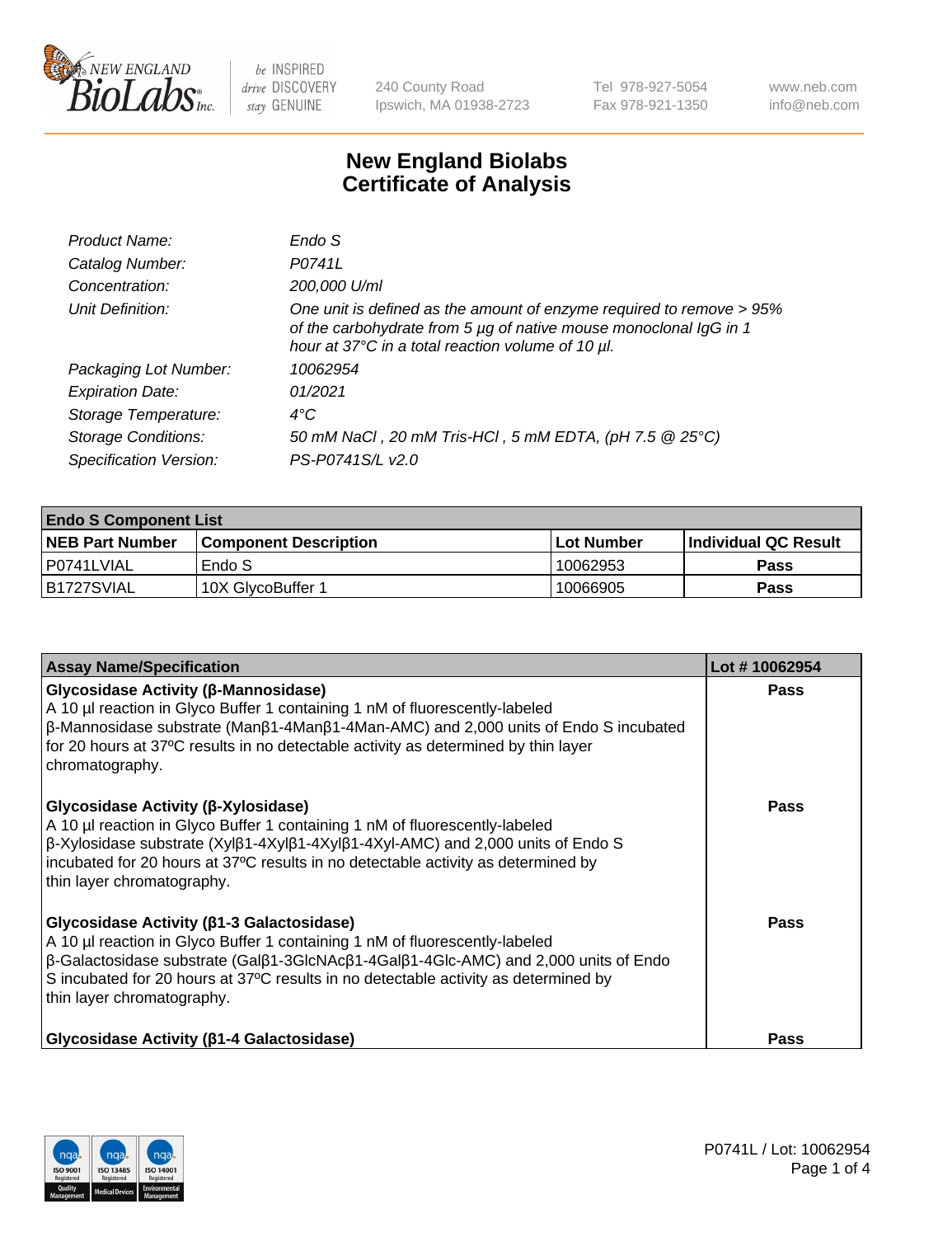

240 County Road Ipswich, MA 01938-2723 Tel 978-927-5054 Fax 978-921-1350 www.neb.com info@neb.com

| <b>Assay Name/Specification</b>                                                                                                                                                                                                                                                                                                                                              | Lot #10062954 |
|------------------------------------------------------------------------------------------------------------------------------------------------------------------------------------------------------------------------------------------------------------------------------------------------------------------------------------------------------------------------------|---------------|
| A 10 µl reaction in Glyco Buffer 1 containing 1 nM of fluorescently-labeled<br>$\beta$ -Galactosidase substrate (Gal $\beta$ 1-4GlcNAc $\beta$ 1-3Gal $\beta$ 1-4Glc -AMC) and 2,000 units of Endo<br>S incubated for 20 hours at 37°C results in no detectable activity as determined by<br>thin layer chromatography.                                                      |               |
| Glycosidase Activity (β-N-Acetylgalactosaminidase)<br>A 10 µl reaction in Glyco Buffer 1 containing 1 nM of fluorescently-labeled<br>β-N-Acetylgalactosaminidase substrate (GalNAcβ1-4Galβ1-4Glc-AMC) and 2,000 units of<br>Endo S incubated for 20 hours at 37°C results in no detectable activity as<br>determined by thin layer chromatography.                           | <b>Pass</b>   |
| <b>Protease Activity (SDS-PAGE)</b><br>A 20 µl reaction in 1X Glyco Buffer 1 containing 24 µg of a standard mixture of<br>proteins and a minimum of 2,000 units of Endo S incubated for 20 hours at 37°C,<br>results in no detectable degradation of the protein mixture as determined by<br>SDS-PAGE with Coomassie Blue detection.                                         | <b>Pass</b>   |
| <b>Protein Purity Assay (SDS-PAGE)</b><br>Endo S is ≥ 95% pure as determined by SDS-PAGE analysis using Coomassie Blue<br>detection.                                                                                                                                                                                                                                         | <b>Pass</b>   |
| <b>Functional Test (Magnetic Beads, Enzyme Removal)</b><br>Magnetic chitin beads (50 µl) were equilibrated and incubated with 2,000 units of<br>Endo S in 300 µl of 50mM ammonium formate, pH 4.4. The beads were pelleted using a<br>magnetic separation rack. No Endo S was detected in the supernatant as determined by<br>activity assay and mass spectrometry analysis. | <b>Pass</b>   |
| Glycosidase Activity (Endo F1, F2, H)<br>A 10 µl reaction in Glyco Buffer 1 containing 1 nM of fluorescently-labeled Endo F1,<br>F2, H substrate (Dansylated invertase high mannose) and 2,000 units of Endo S<br>incubated for 20 hours at 37°C results in no detectable activity as determined by<br>thin layer chromatography.                                            | <b>Pass</b>   |
| Glycosidase Activity (α-Glucosidase)<br>A 10 µl reaction in Glyco Buffer 1 containing 1 nM of fluorescently-labeled<br>α-Glucosidase substrate (Glcα1-6Glcα1-4Glc-AMC) and 2,000 units of Endo S incubated<br>for 20 hours at 37°C results in no detectable activity as determined by thin layer<br>chromatography.                                                          | <b>Pass</b>   |
| Glycosidase Activity (α-Neuraminidase)<br>A 10 µl reaction in Glyco Buffer 1 containing 1 nM of fluorescently-labeled<br>α-Neuraminidase substrate (Neu5Acα2-3Galβ1-3GlcNAcβ1-3Galβ1-4Glc-AMC) and 2,000<br>units of Endo S incubated for 20 hours at 37°C results in no detectable activity as                                                                              | <b>Pass</b>   |

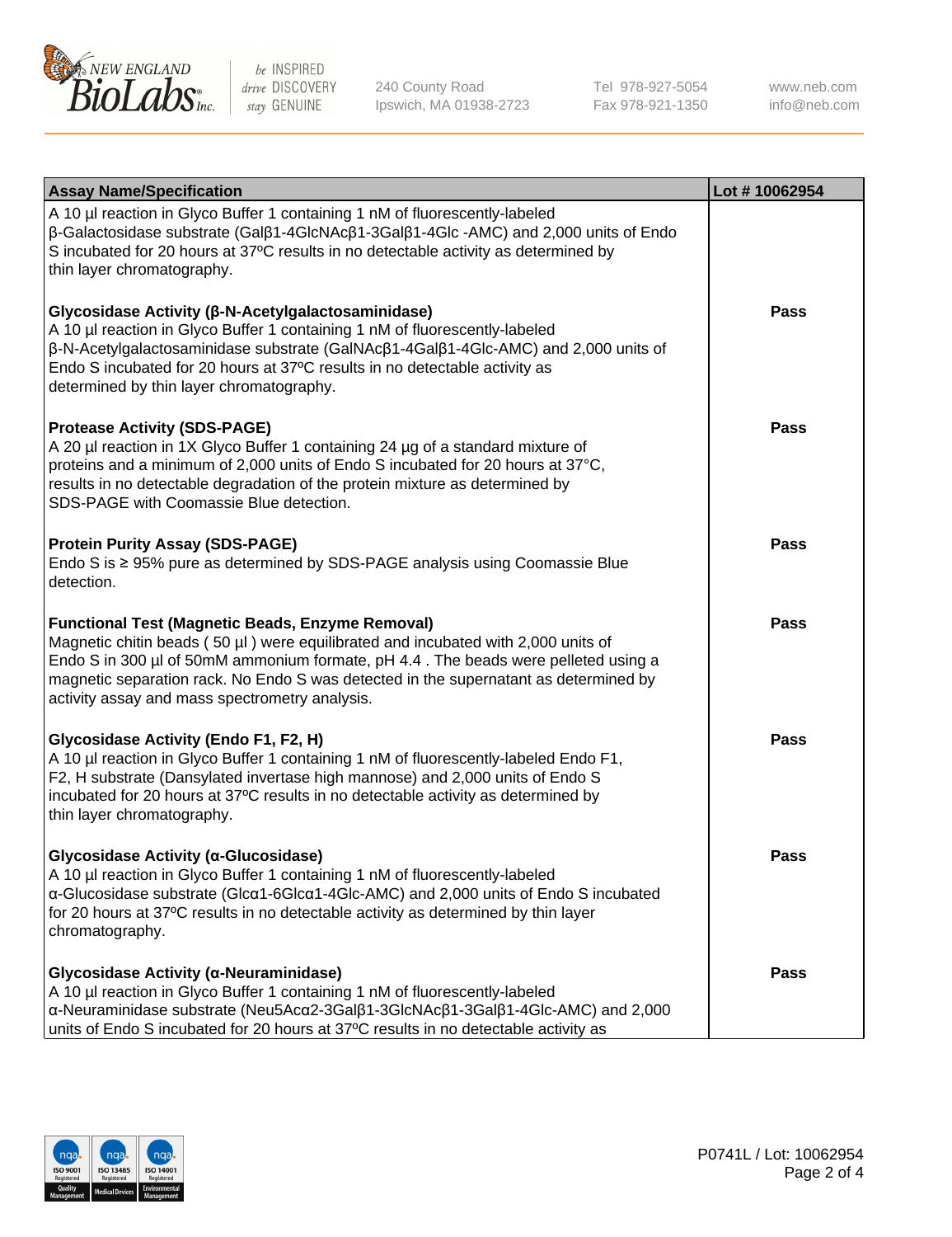

240 County Road Ipswich, MA 01938-2723 Tel 978-927-5054 Fax 978-921-1350

www.neb.com info@neb.com

| <b>Assay Name/Specification</b>                                                                                                                                                                                                                                                                                                                             | Lot #10062954 |
|-------------------------------------------------------------------------------------------------------------------------------------------------------------------------------------------------------------------------------------------------------------------------------------------------------------------------------------------------------------|---------------|
| determined by thin layer chromatography.                                                                                                                                                                                                                                                                                                                    |               |
| Glycosidase Activity (α1-2 Fucosidase)<br>A 10 µl reaction in Glyco Buffer 1 containing 1 nM of fluorescently-labeled<br>α-Fucosidase substrate (Fucα1-2Galβ1-4Glc-AMC) and 2,000 units of Endo S incubated<br>for 20 hours at 37°C results in no detectable activity as determined by thin layer<br>chromatography.                                        | Pass          |
| Glycosidase Activity (a1-3 Fucosidase)<br>A 10 µl reaction in Glyco Buffer 1 containing 1 nM of fluorescently-labeled<br>α-Fucosidase substrate (Fucα1-3Galβ1-4GlcNAcβ1-3Galβ1-4Glc-AMC) and 2,000 units of<br>Endo S incubated for 20 hours at 37°C results in no detectable activity as<br>determined by thin layer chromatography.                       | Pass          |
| Glycosidase Activity (a1-3 Galactosidase)<br>A 10 µl reaction in Glyco Buffer 1 containing 1 nM of fluorescently-labeled<br>α-Galactosidase substrate (Galα1-3Galβ1-4GlcNAc-AMC) and 2,000 units of Endo S<br>incubated for 20 hours at 37°C results in no detectable activity as determined by<br>thin layer chromatography.                               | Pass          |
| Glycosidase Activity (α1-3 Mannosidase)<br>A 10 µl reaction in Glyco Buffer 1 containing 1 nM of fluorescently-labeled<br>α-Mannosidase substrate (Μanα1-3Μanβ1-4GlcNAc-AMC) and 2,000 units of Endo S<br>incubated for 20 hours at 37°C results in no detectable activity as determined by<br>thin layer chromatography.                                   | Pass          |
| Glycosidase Activity (α1-6 Galactosidase)<br>A 10 µl reaction in Glyco Buffer 1 containing 1 nM of fluorescently-labeled<br>α-Galactosidase substrate (Galα1-6Galα1-6Glcα1-2Fru-AMC) and 2,000 units of Endo S<br>incubated for 20 hours at 37°C results in no detectable activity as determined by<br>thin layer chromatography.                           | <b>Pass</b>   |
| Glycosidase Activity (α1-6 Mannosidase)<br>A 10 µl reaction in Glyco Buffer 1 containing 1 nM of fluorescently-labeled<br>α-Mannosidase substrate (Μanα1-6Μanα1-6(Μanα1-3)Man-AMC) and 2,000 units of Endo S<br>incubated for 20 hours at 37°C results in no detectable activity as determined by<br>thin layer chromatography.                             | <b>Pass</b>   |
| Glycosidase Activity (α-N-Acetylgalactosaminidase)<br>A 10 µl reaction in Glyco Buffer 1 containing 1 nM of fluorescently-labeled<br>α-N-Acetylgalactosaminidase substrate (GalNAcα1-3(Fucα1-2)Galβ1-4Glc-AMC) and 2,000<br>units of Endo S incubated for 20 hours at 37°C results in no detectable activity as<br>determined by thin layer chromatography. | Pass          |